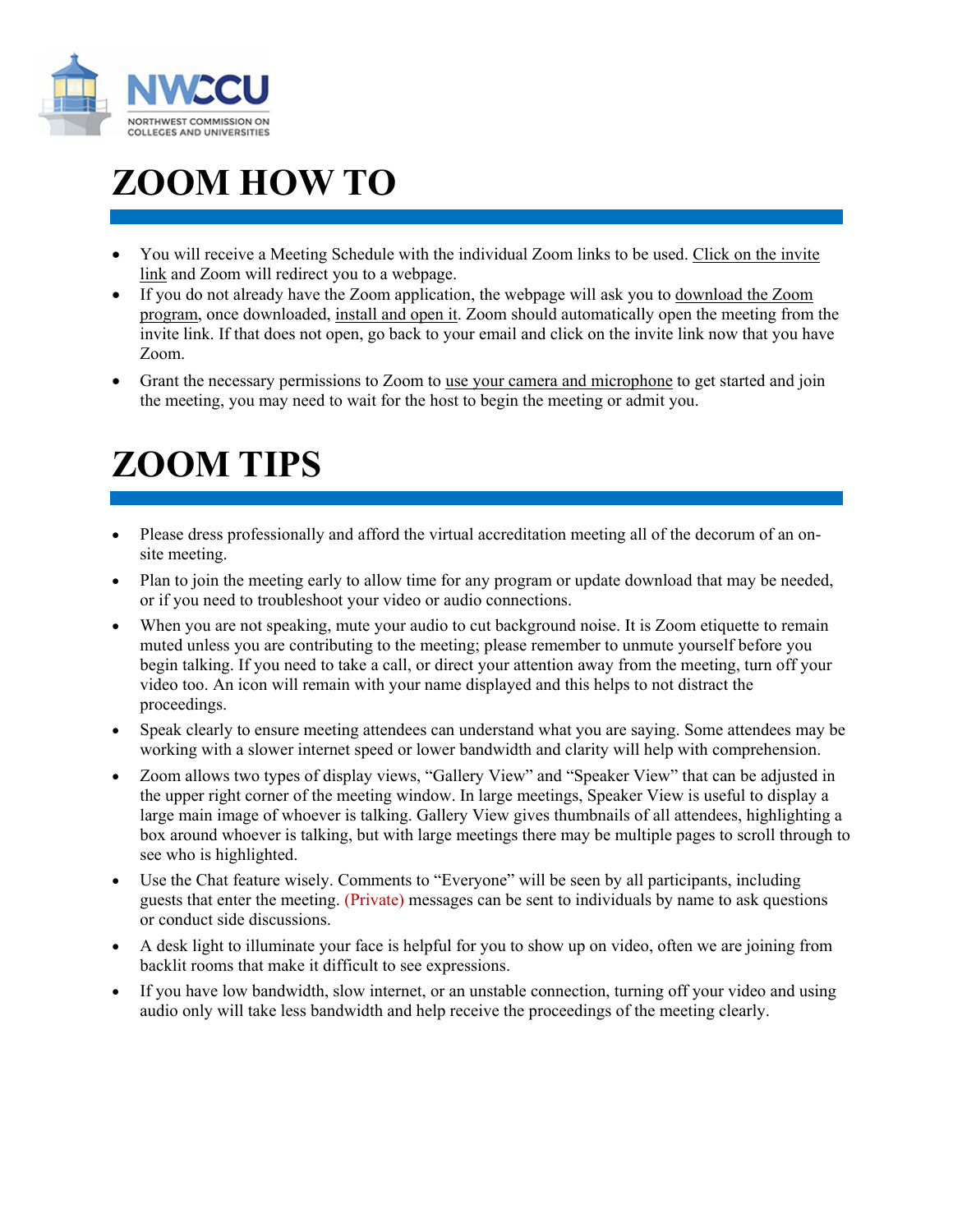

## **SCREENSHOT**



*Move your mouse over the window to display a toolbar of options.*

**Mute:** Click here to mute and unmute the audio coming from you, you will still be able to hear the meeting.

• Clicking on the  $\land$  next to the microphone icon will also let you adjust which microphone/speaker you are using, as well as switch to phone audio if you are having issues with your computer.

**Video:** Click here to turn on and off the video coming from you, you will still be able to see the meeting but will display a blank icon with your name.

• Clicking on the  $\land$  next to the camera icon will let you adjust which camera you are using, as well as change a virtual background or access other video settings.

**Participants:** Click here to access a display on the right that lists all the participants in the meeting. As the host of a meeting you can also access additional actions to control what other participants can do in the meeting.

**Chat:** Click here to access a display on the right that lists messages to Everyone. Direct messages to and from you will appear here also but will have a (Private) label.

**Share Screen:** Use cautiously, as your whole window will be projected to take over the screens of all participants in the meeting or breakout room you are in. This can be used to share documents under discussion.

**Reactions:** A thumbs-up or clapping symbol will appear on your image square to indicate a non-vocal response.

**More:** This may include a number of additional features, depending on the meeting. Breakout Rooms, which will display the rooms you have been invited to join. Ask For Help, which can be used to summon